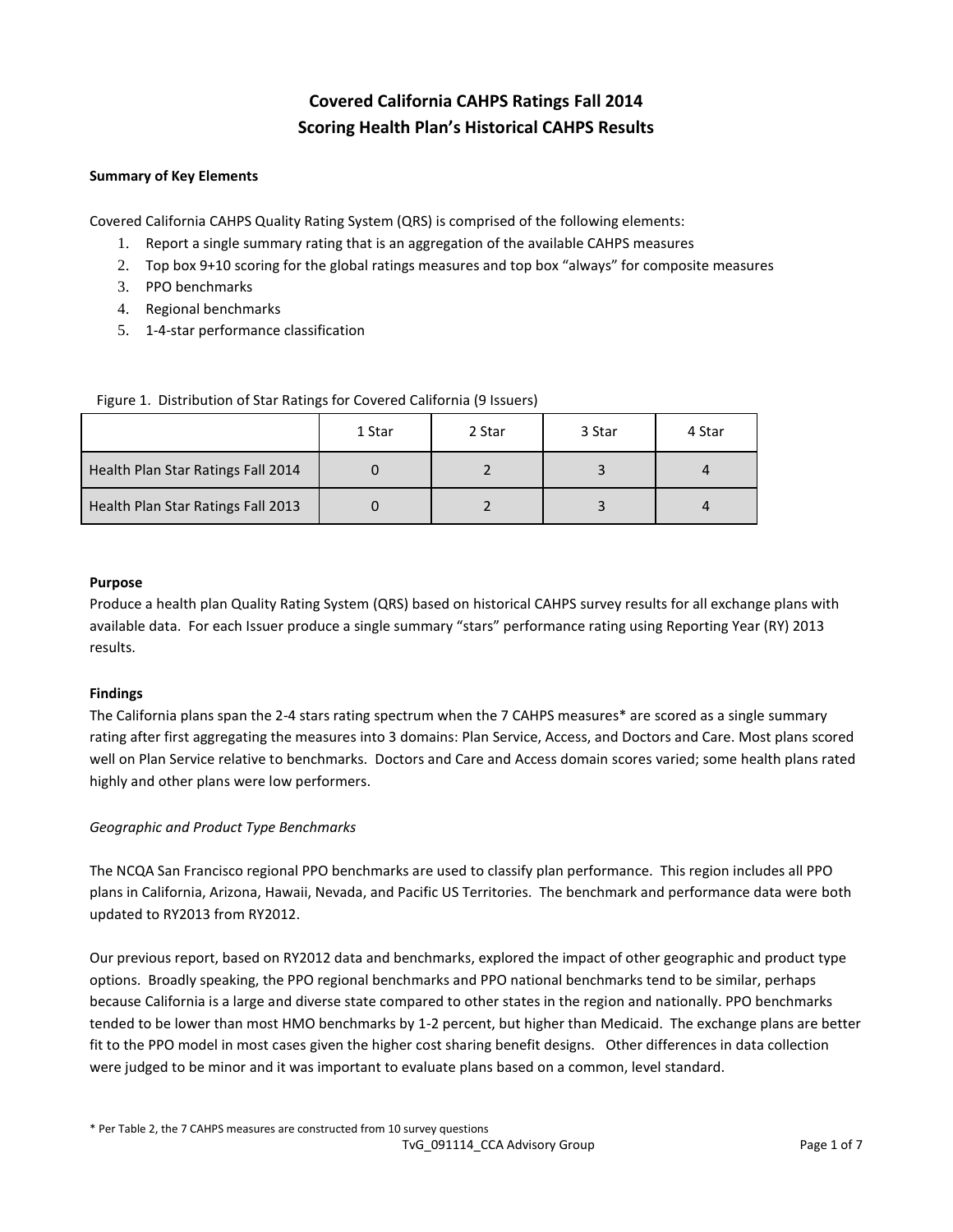#### *Top Box Scoring Alternatives*

A top box scoring method is used -- defined as the sum of 9+10 responses for the global rating questions and the "always" response for the always-never response choice set. For the composite measures, we used the "always" responses as this method is used in several major accountability programs including Medicare Stars. For the global rating questions, the 9+10 formula yields higher reliability as plans are better differentiated compared to the 8+9+10 approach. In our RY 2012 work, the commercial plan ratings were identical for the global ratings' two top box options (9+10 vs. 8+9+10). The Medi-Cal plan ratings drop 1-2 stars when using the 8+9+10 compared to the 9+10.

#### *Misclassification Error*

No misclassification of error adjustment was used. In RY2012, we evaluated the probability of misclassification error - that the true star rating differs from the assigned star rating -- in two ways.

Misclassification error occurs because the performance reported is not necessarily the same as the performance that a member in a particular plan might expect, due to limited or finite samples available. This can be distilled into two types of error: "plan error" in which the reported plan performance is lower than the correct value, and "consumer error" in which the reported plan performance is higher than the correct value.

First, we evaluated for each measure the probability that the reported result was two or more categories (across five categories) different from the correct result, assuming that the correct result mirrored the national PPO distribution. This test showed that, a priori of any data, most plans would be correctly classified. However, the error rates are higher for the CAHPS composites given these measures' lower reliabilities; in turn, we also evaluated the error potential using a probability of differences test. In this second test, for each measure and for the measure set combined, we evaluated the subjective probability that the correct result would be associated with each number of stars, from one to four, given the observed data. The results tell us that each plan probably was rated correctly but the possibility that the plan's true performance is above or below the assigned rating cannot be ruled out for certain plans.

#### *Missing Data*

Missing data was limited to 3 instances in which 3 plans' completed sample sizes for the customer service composite did not meet the CAHPS 100 respondents per measure minimum. We adopted the NCQA rule of weighting the non-missing components more highly where these customer service results were missing. The measures standardization step, in which each measure is converted to 1-5 points, was applied first so that no plan is unduly disadvantaged by the presence or absence of a particular measure. That is, each plan was scored by comparing the performance of its reportable measures to the performance of the benchmarks. Additionally, the customer service composite performance was comparable to that of other CAHPS composites -- with typical scores in the 80-85 range, it did not present a situation in which a missing measure was notably harder or easier to achieve than other CAHPS measures.

#### **Eligible Plans**

CAHPS scores are available for all of the Covered California 2014 participating plans except Chinese Community and Valley Health Plan (Table 2).

## **Methods**

#### Measures

The QRS is comprised of 4 global rating questions and three composites, which are drawn from the Consumer Assessment of Health Plans and Providers Survey (CAHPS). The QRS uses three composites -- Getting Needed Care, Getting Care Quickly, and Customer Service -- as these are available for both the California commercial and Medi-Cal plans. The Claims Processing and Plan Information on Costs composites were not used as they were not included in the Medi-Cal plan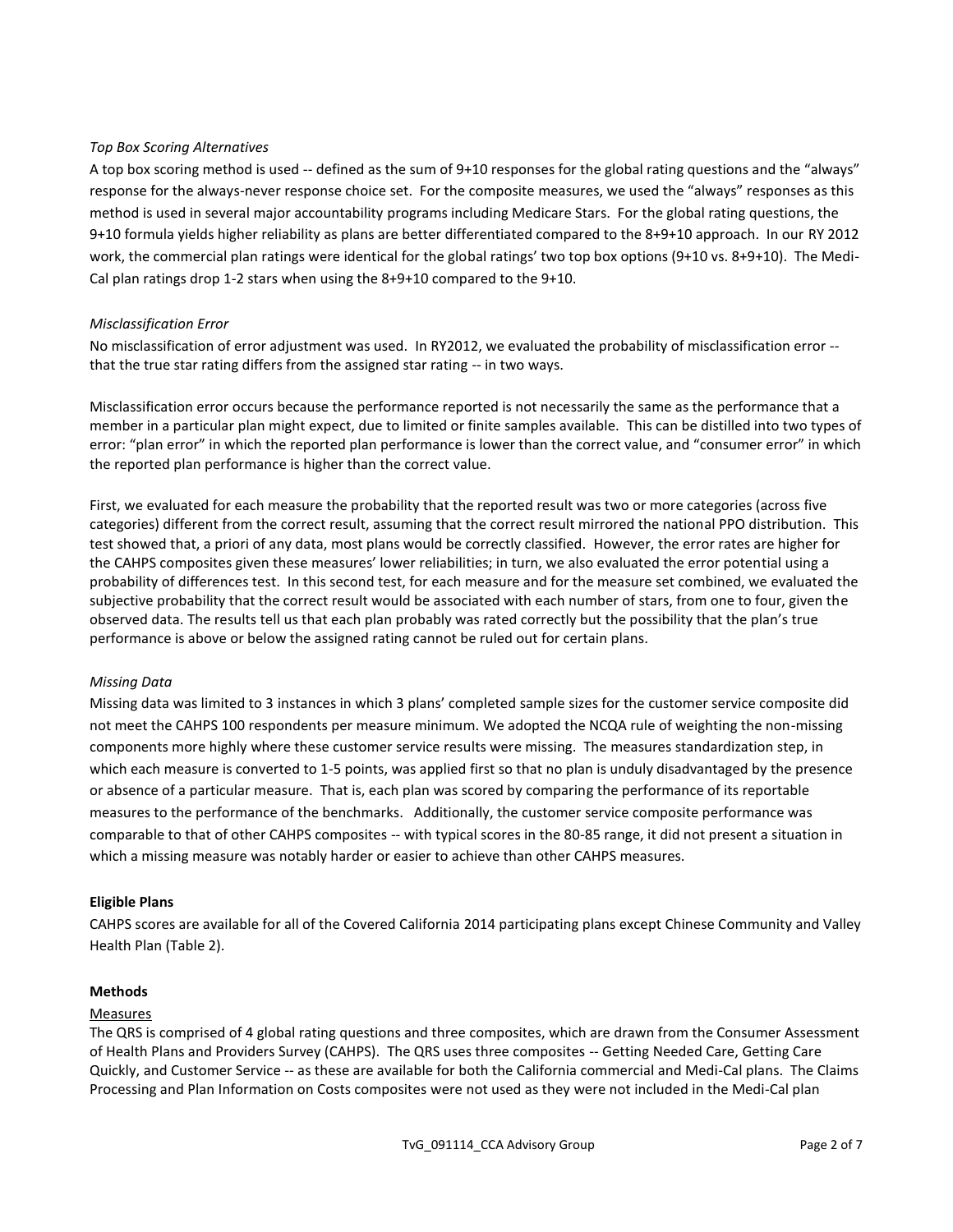survey. All of the measures data is based on the Adult CAHPS survey. The commercial plan and Medi-Cal plan data represented RY2013, which was the most currently available data for the California Medi-Cal plans (Table 2).

## Information Hierarchy

The quality information hierarchy consists of a set of CAHPS composites and questions that are organized into three domains (Plan Service, Doctors and Care, and Access to Care); in a subsequent step these three domains are combined to produce a summary rating.

Figure 2: CAHPS Information Hierarchy

| <b>Aggregate 3 Domains to</b><br><b>Score Summary Indicator</b> |
|-----------------------------------------------------------------|
| Plan Service                                                    |
| Rating of Health Plan                                           |
| Customer Service Composite                                      |
| Doctors & Care                                                  |
| Rating of Health Care                                           |
| Rating of Doctor                                                |
| Rating of Specialist                                            |
| Access to Care                                                  |
| Getting Care Quickly Composite                                  |
| Getting Needed Care Composite                                   |

#### Measure Scoring

For the global rating questions, the top box (9+10) responses were used. For composite measures, we used top box scoring to derive the average proportion of positive responses counting only the number of "always" responses for the "Never", "Sometimes", "Usually", and "Always" response choice set. As an example, to compute the average proportion score for the Getting Needed Care composite, we calculated the ratio of "always" responses to the total number of responses for each of the two questions in the composite. Then the two ratios of "always" responses were averaged by summing the ratios and dividing by 2.

## Standardizing Measure Scores

Once the percent top box was computed, it was compared to the 0-100 score benchmarks provided by NCQA to create a standardized measure score in points. The purpose of this standardization is to give all the measures a common interpretation, to eliminate outlier problems, and to assure that no plan would be advantaged or disadvantaged because of missing data. Each health plan's scores were standardized on a 1-5 point scale by comparing the plan raw score with the percentile benchmark drawn from the distribution of regional commercial PPO plans. Each health plan's raw score was mapped to a place along this percentile distribution and, depending upon the performance interval of that distribution, it is assigned a 1-5 value.

We applied the commercial regional PPO benchmarks to create the QRS performance thresholds and assign plans to one of 5 rating categories. NCQA supplied these benchmarks for scoring the RY2013 data. The PPO benchmark data includes 100 values representing the regional performance on the 0-100 scale. Given the fewer number of plans in the regional benchmark data (compared to a national dataset) a benchmark score can occupy multiple percentile values (e.g., a score of "50" could represent the regional performance ranging from the  $61^{st}$  to the  $66^{th}$  percentiles). In instances in which a health plan score spanned a benchmark range, that score and benchmark were rounded to the smallest number of significant figures between the score and benchmark and then compared to assess whether the score met the benchmark. For example, a score and benchmark could be 55.1913 and 55.2, respectively. A score of 55.19, which is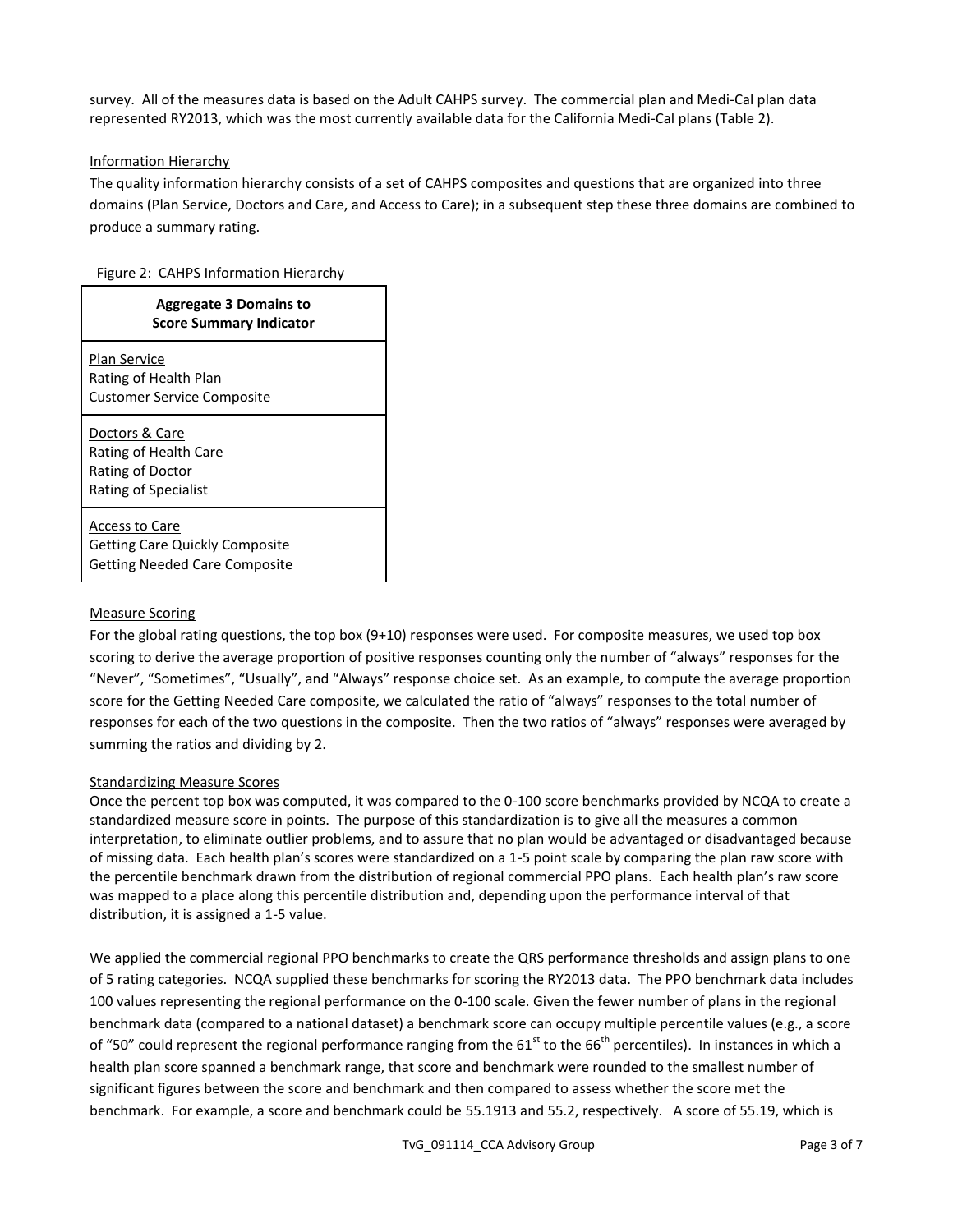rounded to 55.2, meets the 55.2 benchmark. We applied a 1-5 scoring rule using the regional PPO scores distribution such that if a plan scored less than the 25th percentile, its score = 1. Correspondingly, the 25th-49<sup>th</sup> = 2, 50<sup>th</sup>-74<sup>th</sup> =3, 75<sup>th</sup>- $89^{th}$  = 4, =/>  $90^{th}$  = 5. For example, if the value fell between the 50th and 74th percentile of the measure, the standardized score was 3 points.

## Domain and Summary Scoring

The standardized measure scores were averaged at the measure level to compute the domain scores and then the domain scores were averaged to compute the summary rating. In this computation, the component measures for each domain were equally weighted to score the domain and, in turn, the 3 domains are equally weighted to construct the summary rating. Next, the health plan domain and summary rating scores were converted into star ratings as described below.

## Additional Scoring Rules for Selected Health Plans

Additional scoring steps were applied for several of the health plans. An "all-counties" rating was produced for Molina Health Plan by averaging the plan's Medi-Cal county-level scores. For each measure, the sum of the numerators was divided by the sum of the denominators to calculate the average measure rates across all counties. Then the all-county result was converted to a standard score using the national PPO benchmarks and aggregated into domain or summary indicator scores according to the QRS measure hierarchy in Figure 2. The aggregation steps were identical to those used for all QRS scores.

A single score was produced for the two commercial health plans that offered HMO and PPO products on the Exchange in 2014 (Anthem and Health Net). The historical product type-specific scores were combined to produce a single QRS score and the same result is reported for each of that plan's Exchange products. To combine the historical HMO and PPO results, weights were derived using the health plans' Covered California membership as of July 2014 per Figure 3. For QRS scoring, the health plan's HMO and PPO raw scores were calculated separately, then these scores were averaged weighed by the proportion of Covered California 2014 enrollees. The plan's weighted average score is assigned a star rating per the methodology described below and this single star rating is reported for all of the plan's Exchange product types. Note: no historical scores are available for commercial EPO plans. Plans offering EPO products on the Exchange in 2014 (Blue Shield and Anthem) were assigned the HMO/PPO blended rate as described above (Anthem) or the plan's PPO score (Blue Shield).

## Conversion of Health Plan Scores to Star Ratings

We applied a four-star category performance classification method to each eligible health plan. Performance ratings were produced at the Issuer level.

To create a four-star system, Covered California elected to use thresholds corresponding to average 25<sup>th</sup>, 50<sup>th</sup> and 75<sup>th</sup> percentile performance. The highest rating, four stars, is equivalent to saying that for all of the member-reported experience measures, the plan's average performance was at the 75<sup>th</sup> percentile or higher—a strong statement that implies that if we added another member-reported measure we could expect the plan to perform at the 75<sup>th</sup> percentile or higher on that measure, too.

The PPO performance benchmarks were used to assign point values at the 25<sup>th</sup>, 50<sup>th</sup>, and 75<sup>th</sup> percentiles -- to create the four-star ratings categories. In the first step each plan's measure scores were converted to 1-5 values and these values are averaged to produce domain and then a summary, single standardized score. In step two, these values were assigned a star-rating depending upon its position along the performance distribution (Figure 3). The 25th percentile equates to 1.5 points; the 50<sup>th</sup> percentile to 2.5 points and the 75<sup>th</sup> percentile to 3.5 points. That is, a plan with a 25<sup>th</sup> percentile rating falls between 1 and 2 so a midpoint, 1.5, is assigned as the stars threshold. As such, for a plan at the  $25^{th}$ percentile, half the measures would be less than the  $25<sup>th</sup>$  percentile and score 1, and the other half would be somewhat above the 25<sup>th</sup> and score 2 and the average is 1.5. Similarly, for the 50<sup>th</sup> percentile a 2.5 is assigned as midpoint between 2 and 3 and at  $75<sup>th</sup>$  percentile the 3.5 midpoint is assigned as the midpoint of 3 and 4. Given the very few number of measure-specific results in the top decile, we do not create a 90th percentile/5-star rating category. For those few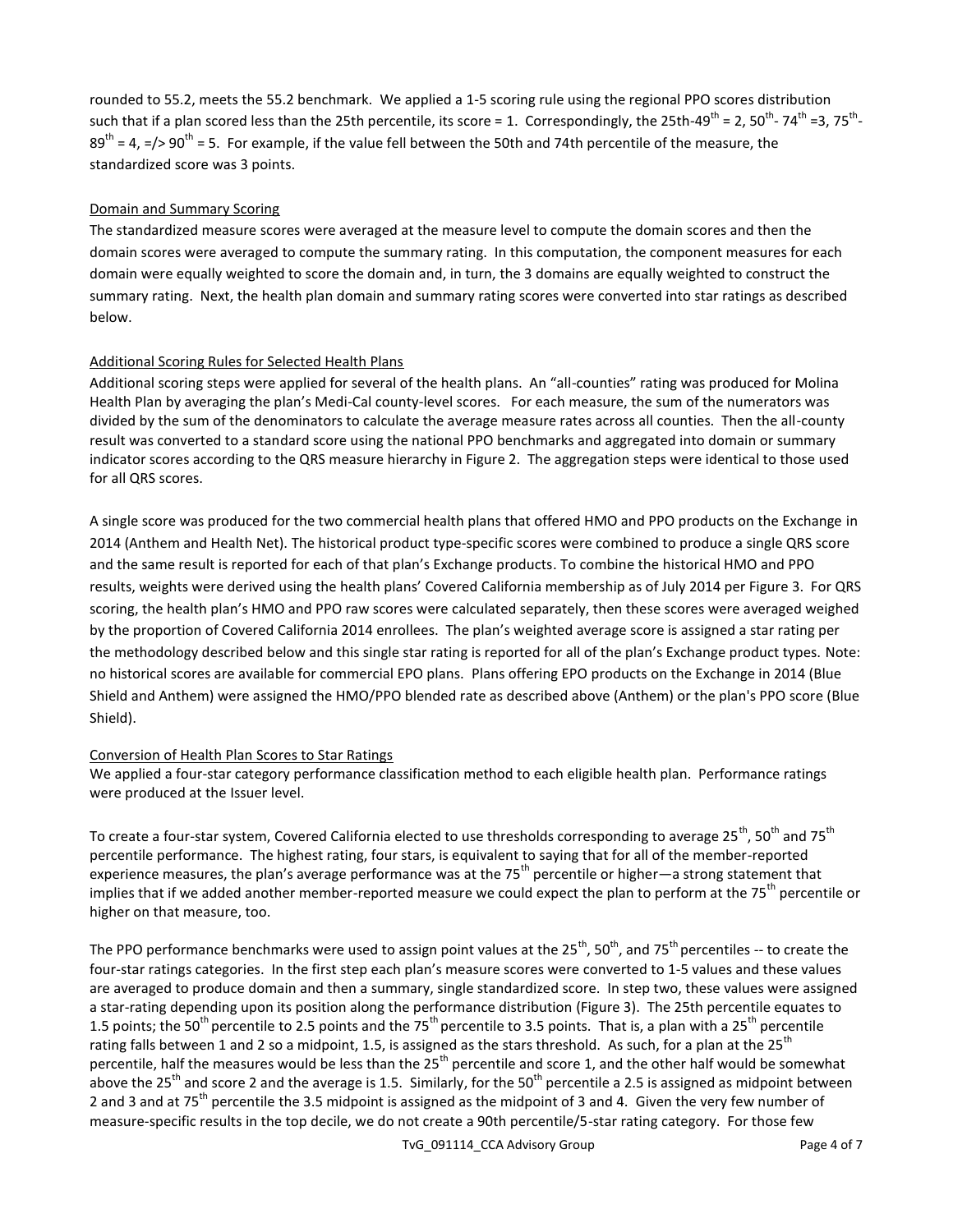instances in which individual measure scores exceed the 90th percentile, the plan is assigned a standardized value of 5, which is an advantage toward achieving a 4-star rating.

Figure 3. Assignment of Points and Ratings Thresholds

| Step 2<br><b>Star Rating</b>            | 1.5<br>25th PCT |               | 2.5<br>50th PCT | 3.5<br>75th PCT      |                            |
|-----------------------------------------|-----------------|---------------|-----------------|----------------------|----------------------------|
|                                         |                 |               |                 |                      |                            |
| Step 1<br>Measure Standardized<br>Value | 0-24th PCT      | 25th-49th PCT | 50th - 74th PCT | 4<br>75th - 89th PCT | 90th - 100th<br><b>PCT</b> |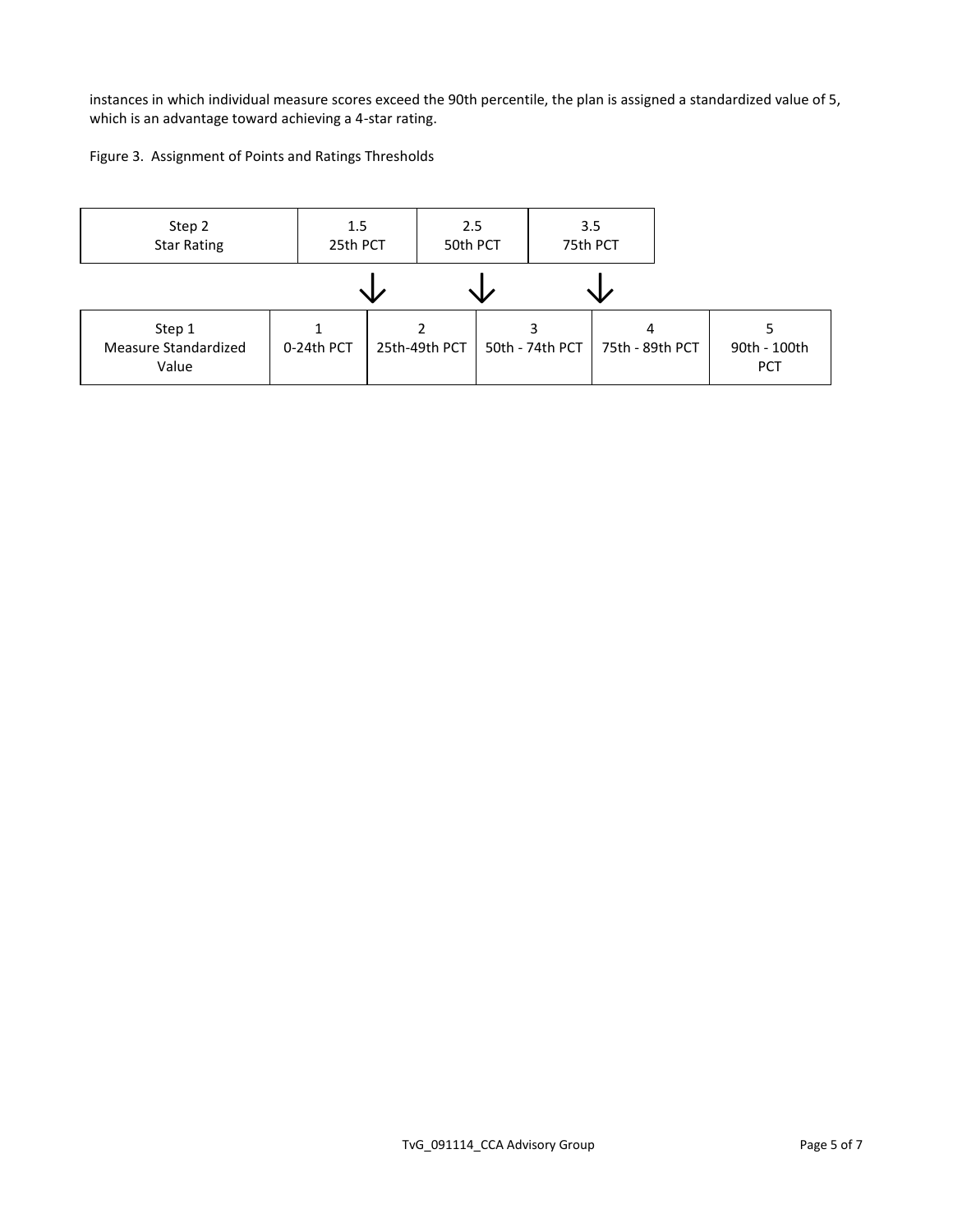## **Appendix**

| <b>Commercial</b>                                         | Data Available |  |  |  |
|-----------------------------------------------------------|----------------|--|--|--|
| Anthem Blue Cross of California                           | V              |  |  |  |
| <b>Blue Shield of California</b>                          | ν              |  |  |  |
| Health Net of California, Inc.                            | V              |  |  |  |
| Kaiser Foundation Health Plan Inc. - Southern California  | ν              |  |  |  |
| Kaiser Foundation Health Plan, Inc. - Northern California | V              |  |  |  |
| Sharp Health Plan                                         | V              |  |  |  |
| Western Health Advantage                                  | v              |  |  |  |
| Chinese Community Health Plan                             | Not available  |  |  |  |
| Valley Health Plan                                        | Not available  |  |  |  |

| <b>Medi-Cal Plan</b> | County                    | Data Available |
|----------------------|---------------------------|----------------|
| LA Health Plan**     | LA North, LA South        | V              |
| Molina HealthCare    |                           |                |
|                      | El Dorado                 | Not available  |
|                      | LA North, LA South        | Not available  |
|                      | Placer                    | Not available  |
|                      | Sacramento                | $\sqrt{ }$     |
|                      | Riverside, San Bernardino | V              |
|                      | San Diego                 | $\sqrt{ }$     |
|                      | Yolo                      | Not available  |

\*\* Single dataset for LA North and LA South